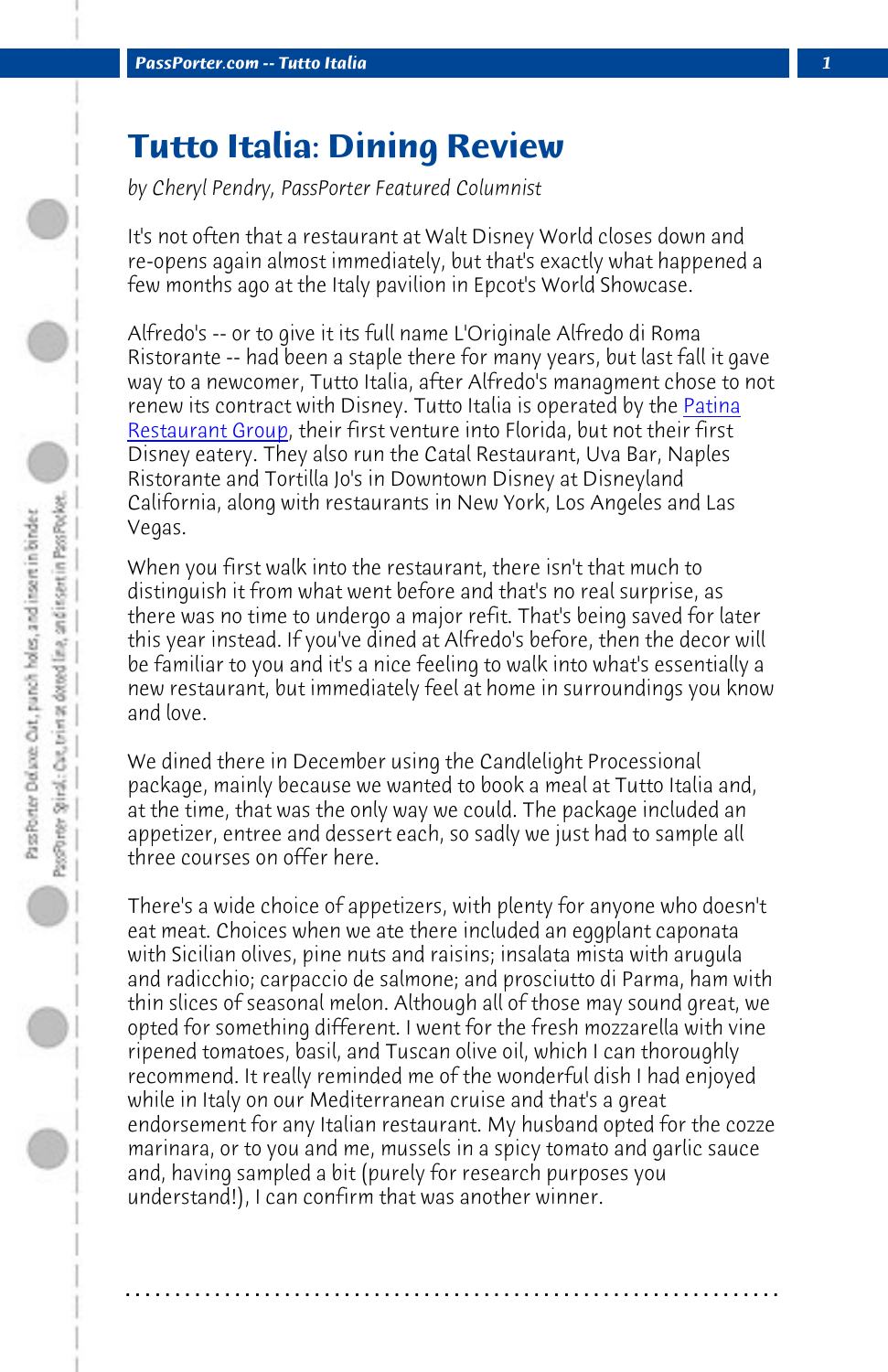Entrees are divided into either pasta "Tutto Italia" or fish and meat dishes (pesce and carne) on the menu, with each of us sampling one category. I tired the spaghetti with clams, cherry tomatoes, garlic and parsley - certainly an unusual combination of ingredients, but one that comes together beautifully. Other pasta options include some more conventional ones, such as penne with crushed tomatoes, fresh mozzarella and basil; lasagne al forno, a great traditional Italian dish; and tagliatelle with meat ragu Bolognese. More unusual choices include Bucatini Gratinari -- and if your Italian isn't that great, I'll translate: it's Italian Prosciutto ham, peas, Parmesan and cream -- and spaghetti with veal meatballs and pomodoro sauce.

Turning to the meat and fish, the braised pork shank with creamy polenta and root vegetables was my husband's choice, perhaps the only dish that didn't work completely for us, as the polenta didn't go that well with the pork. Under this section of the menu you'll also find fish fillet, salmon "al forno," a traditional Italian style of cooking that means "in the oven", lamb ("agnello") and chicken cutlet Milanese.

For me, the best part of any meal has to be the dessert and again, this was full of Italian delights, just like the rest of the menu. We can personally recommend the lemon sorbet (you can also pick from other delightful flavors such as chocolate, blood orange and melon pomegranate) and the zabaglione ice cream, but if you have the room for anything more, you can sample the Zuppa Inglese, which is trifle cake with candied fruit, vanilla cream and meringue; chocolate and hazelnut torte; mocha tiramisu; or even cannoli, a crisp pastry filled with sweet ricotta, chocolate and candied orange.

We really couldn't fault the food at Tutto Italia - and as the name suggests, it's certainly completely Italian, with a lot of specialties that you would only find on offer at some of the better Italian restaurants. However, the saying goes that you get what you pay for and that's the case here. This restaurant comes with a much more expensive price tag than its predecessor, although currently it's listed as one credit on the Disney Dining Plan, which makes it excellent value for anyone who's planning on using the Dining Plan.

Tutto Italia is an excellent addition to the dining line-up at Epcot and one that's well worth trying on your next visit - just be prepared to pay for that good experience if you're not on the Dining Plan.

*About The Author: Cheryl and husband Mark live in England and love to travel, particularly to America. They are in the process of visiting every Disney theme park around the world, having already been to Disneyland Resort Paris, Hong Kong Disneyland and both American Disney resorts. They*

**. . . . . . . . . . . . . . . . . . . . . . . . . . . . . . . . . . . . . . . . . . . . . . . . . . . . . . . . . . . . . . . . . .**